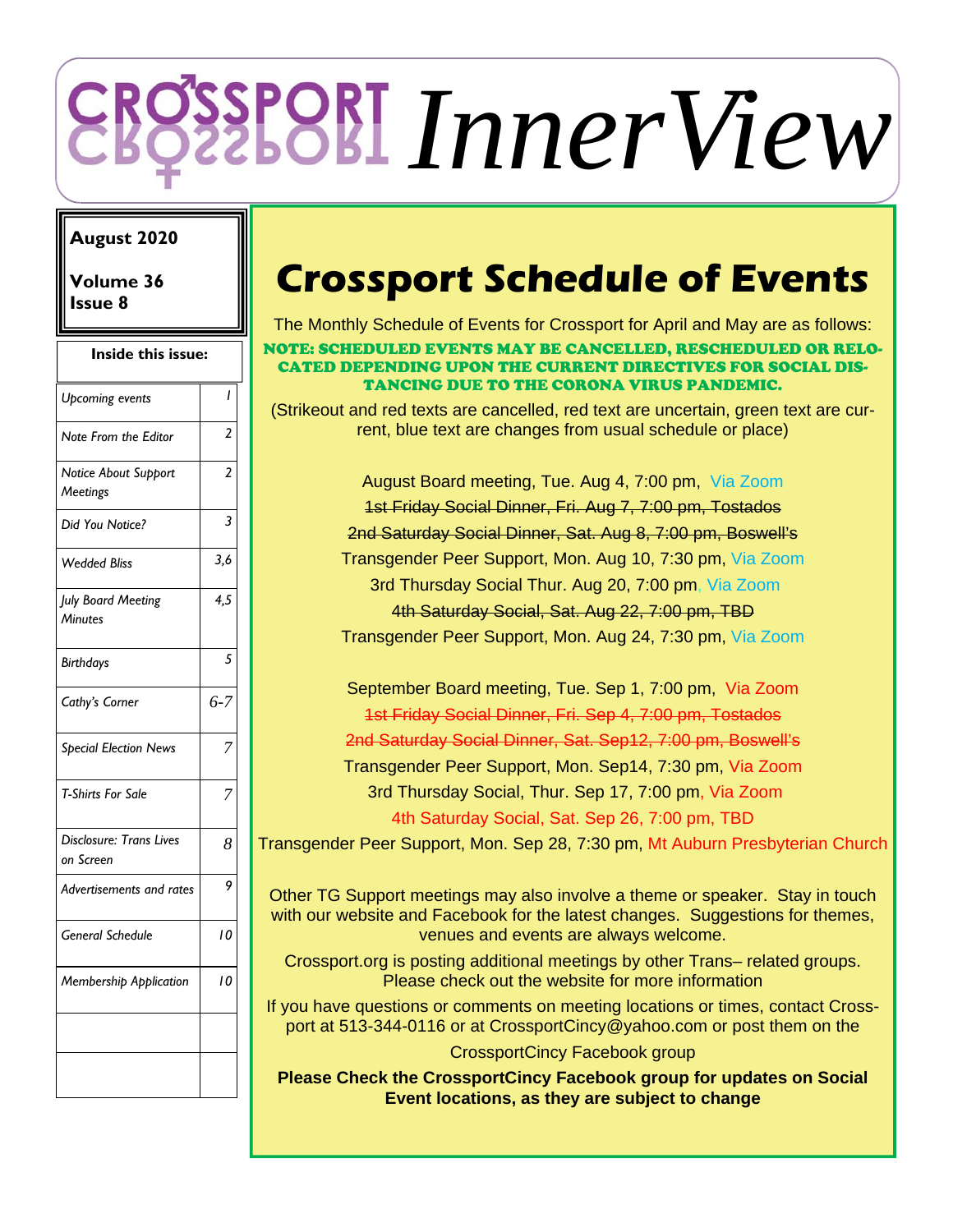#### **NOTE FROM THE EDITOR**

This past month I watched the documentary "Disclosure" on Netflix. I have included a review of the film in this month's edition of the newsletter. I selected this particular review for two reasons. First, the review is from RogerEbert.com, which is a pretty mainstream source. I prefer to use mainstream sources since they do not tend to add as much negative bias as certain sites might, or be overly effusive as some of the LGBTQ media outlets can be. I like to see what the more middle of the road thought is from a source that doesn't have an agenda. For me, this provides valuable insight into what the current perception of the Trans community is from the outside looking in. Second, I felt that the review did a good job of expressing the general tone and approach that the film espoused. Many of the observations were compatible with my own impressions, although I think there are a number of insights that were not covered.

 I found the historic aspects of the film to be very interesting. Many times, we find that our opinions and beliefs are derived from mass media. The whole point of advertising, and to some degree any media, is to influence the viewers thoughts and beliefs. Some of it is quite transparent, where opinions and "facts" are explicitly displayed. Other times it is more implicit, even possibly subliminal, where the message is transmitted in a more visceral manner. Regardless, media only tells part of the story, whether through design or mere limitation. The story it tells then often becomes tradition through the retelling, or in the absence of equally represented facts and viewpoints. "Disclosure" provided a great historic perspective, with media representations reaching back to the turn of the previous century, and traced them to modern films and television shows.

 Not surprisingly, the film showed that the representation from the past was not based as much on facts as it was on perception, and often portrayed negative stereo-

types. Over the last 100+ years, things have slowly shifted and have become more realistic and less judgmental. While Trans characters have often been reduced to a few tropes, the effect has had a mixed result. For some folx, having any representation can be an epiphany, just to know that others exist. For others, there is no doubt that the treatment of Trans people has suffered by reinforcing negative attitudes.

 One of the main points that "Disclosure" brought up was the fact that until recently, most Trans characters were cast to Cis-gendered actors. The film explained that this was partially due to the image that the producer or director wanted to use to make the distinction clear to the audience. This held true even in what could be considered a Trans positive story. "Disclosure" presented several instances where the Trans character was specifically presented as obviously masculine. In one case, Kandis Kane recounted that the producer edited her dialog to lower her voice in the show "Dirty Money"

 This point made an impression on me. On one hand, some of the actresses had a complaint that this approach did not help in accepting Trans folx as the gender they identify as. On the other hand, most of the Trans actresses were exceptionally attractive and feminine. While it can be beneficial to show the beauty of actual Trans people, there is also a potential to objectify them. At the same time, having exemplary individuals portraying the norm may do the same to trans folx self-image as many of the Cis actors do for, or to, everyday cis people. While this standard of beauty may be some times inspirational, it often promotes a negative self-image for those who cannot attain it.

Your Editor, Meghan Fournoit

## **NOTICE ABOUT SUPPORT MEETINGS**

We are using Zoom as our meeting platform. Zoom clients and apps may be downloaded here: https:// zoom.us/download

If you're joining a Zoom meeting for the very first time, please watch this How to Join a Zoom Meeting video first.

 Please join the Zoom room at least 15 minutes ahead, especially if you've never Zoomed before. You can join using a laptop, iPad or smartphone for the

video portion. Even a desktop that doesn't have a cam.

 You can use a phone with the phone number listed below. Using the video portion is not required. Audio is

enough for sharing!

 To join our Zoom Support Meeting on Monday, Aug 10 and Aug 24 at 7:30pm: https://us02web.zoom.us/j/424195108 Meeting ID: 424 195 108 One tap mobile

+16465588656,,424195108# US (New York)

 If you have any questions, please do not hesitate to email us at: crossportcincy@yahoo.com

Just a reminder that if you are on Facebook, we have a private discussion group. You need to ask to become a member. Please let us know if you want to be added!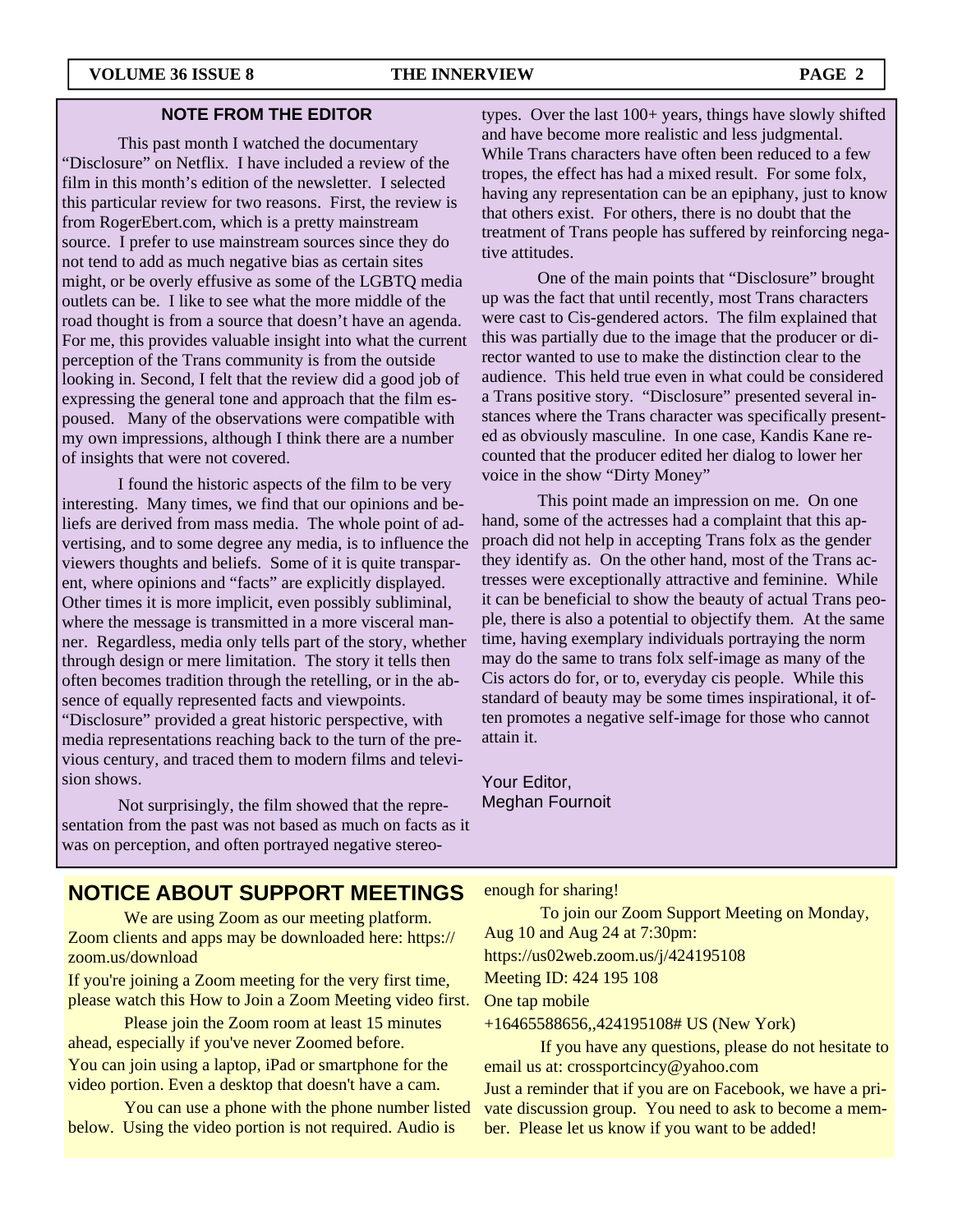**Did you Notice?** 

#### -Kathy B

 In this week's support meeting, we discussed how difficult it can be to get out into public and be ourselves. I'd like to make a comment and describe something I did this week.

 First, if you are like me, I feel like everyone's eyes are me when I'm dressed up and in public. I remember reading an article where the author stated, "Think about the last time you were at the store or other public place, especially, if you were in line. Do you remember the person you passed in the aisle? Do you remember that person in the line in front of you? Probably not." If we do stand out in some manner, probably by 24 hours later, that other person's life has consumed them, and they are not going to remember us.

 Second, I started doing this yesterday to gain more confidence. I have been ordering a lot online {for pick up}. None of the dressing rooms are open so it seems cheaper and more convenient. I usually dress more feminine when I go out, and I usually rush into the online pickup counter and then get the heck out.

 Yesterday, I did something different and this is now going to be my mode of operation. I told myself that I'm going to walk the perimeter of the store and then go to the online pickup counter. I actually ended up going to the oversize women's section. I was going to just walk through the area (think of a dry run if I was going to buy something) but I saw a blouse I liked. So, I bought it. Then I had to get earrings to go with the new blouse. All this time, nobody I saw really seemed to give a hoot about me. Mentally, it was satisfying. Financially, not so much :)

## **This is a CROSSPORT Production, all rights reserved. © 2020**

Paid advertisements or Letters to the editor or Crossport organization in the Innerview are not an endorsement by Crossport.

# **Wedded Bliss**

#### -Mick S.

 So most of you who know me also know my beautiful wife Brandy. Yep, I said wife. We made it official earlier this month with a small intimate ceremony in Gatlinburg. Sorry ladies, I'm off the market. On a more serious note, our journey to Holy Matrimony wasn't exactly a walk in the park. We're talking about a trans man, marrying a cis woman, in the great conservative state of Tennessee.

 Let me start at the beginning. Our original plan was to marry next year and have an actual wedding. Which



we would still like to do, but we wanted the legal part squared away. With all of the changes the Trump administration is doing we decided not to wait. His new platform is to ban same sex marriage. Even though I'm trans, I'm not sure where that would have left us. So we contacted Kenton County, here in Kentucky, and filled out the online application and waited for someone to call us. We waited, and waited, and waited some more. In fact it's been almost two months and no one has contacted us yet.

 So Brandy says what about Gatlinburg? And I said ok when do we go? She found this nice little place that would do our ceremony and our room and everything was included. So I talked to my boss and arranged to have the weekend off, and we booked it.

 Everything in my essence was screaming "you better tell them you're trans." So Brandy contacted the guy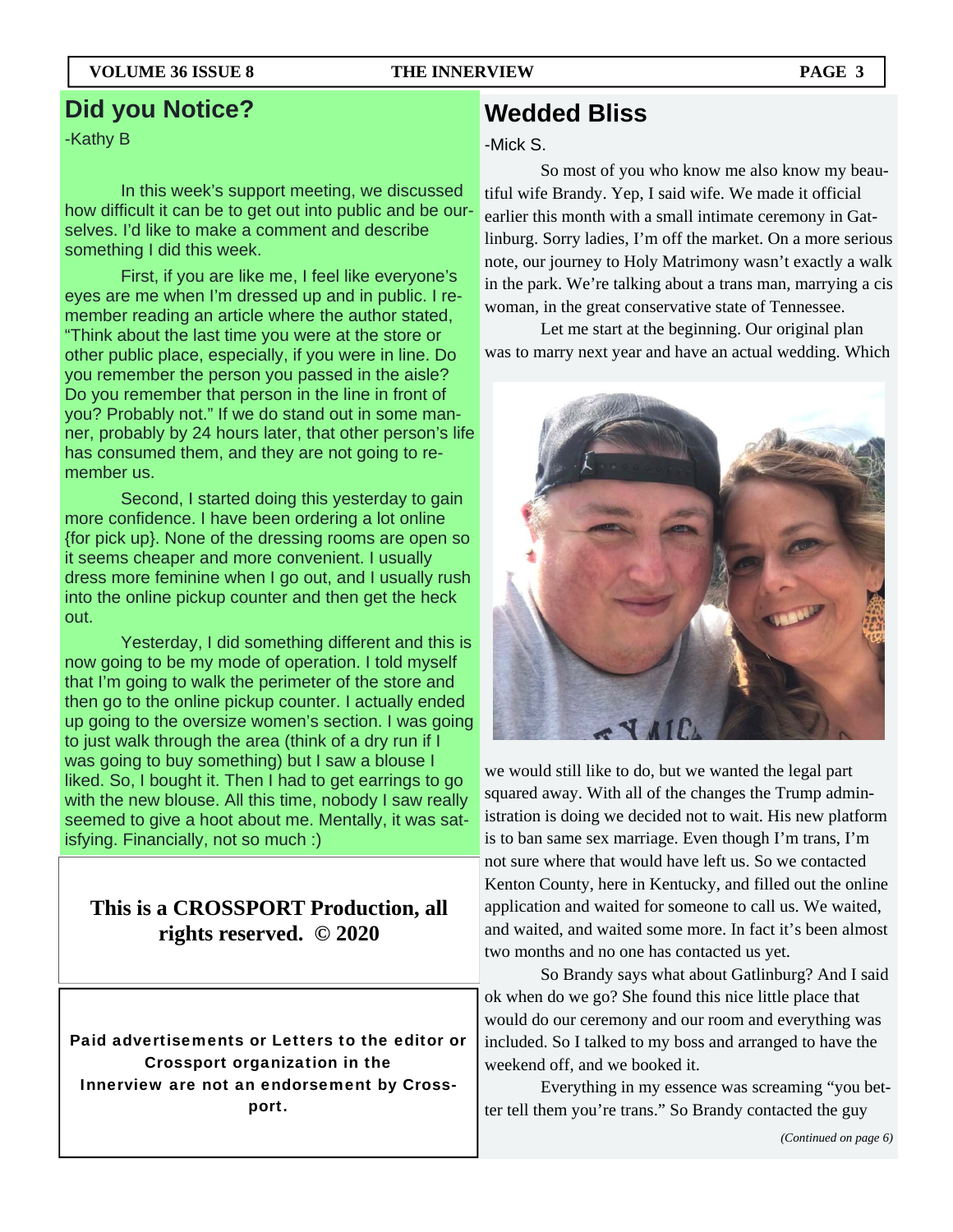# **Crossport Board Meeting Minutes**

### 7 July 2020

Cathy was meeting facilitator

Board members present: (all via Zoom) Abbey, Cathy, Joni, Mick, Wendy

Board members absent: Brittney, Laura Ann

Guests: Abbey T.

Meeting called to order: 19:06 (7:06 PM)

## **Old Business:**

**Installation of a new Board Member:** The Board had accepted Gina's resignation after the previous meeting and thanked her for her service to the organization. Cathy announced that there was an open Board position to the voting membership and asked for volunteers to fill the remainder of Gina's term. Abbey Tackett expressed interest in becoming a Board Member and attended this meeting to make her case for Board membership to the Board members present. After her brief presentation a vote was taken, the outcome of which was that Abbey was elected to the Board by a unanimous vote!! Congratulations Abbey!!

**Minutes from Previous Meeting:** Joni submitted Minutes from previous meeting. Board agreed to accept the Minutes without review from the 3 June 2020 meeting in toto by unanimous vote.

**TDoR-Friday November 20:** TAC had requested the availability of Woodward Theater for the date, but no definitive response yet. They are also looking at possible outdoor venues if necessary due to COVID-19 restrictions.

**Free Clippers Delivery:** Crossport will help distribute the free clippers as part of this program with shipping, drive-by pickup, or even delivery. Jose at Equitas will host a meeting to inform the community about the program later in July and possibly help with distribution. {Free electric hair clippers provided by a third party organization}

## **New Business:**

**Assigning Crossport's 2020-2021 reps to TAC:**  The Board agreed to continue having Marissa Fine and Cathy Allison continue to represent our group to TAC for the upcoming year. Thanks to Marissa and Cathy for all of their hard work and dedication to our community!!

### **Monthly Reports:**

**P.O. box:** Cathy submitted a report to the Board that there were two membership checks. Also, of note was a letter from an inmate (ML) from the Warren County Correctional Facility, asking about trans resources and more specific questions about name change and gender markers on official paperwork. Cathy will research resources for ML and Abbey graciously offered to consult with her attorney about the legal issues involving name change for her.

**Hotline phone:** Mick submitted a report to the Board that there were no calls of note to the hotline phone (all spam).

**Membership:** Cathy submitted a report to the Board that Crossport currently has 36 paid members. Cathy continues to send email reminders to all member whose membership is about to expire.

**Finances:** Cathy submitted a report to the Board that Crossport currently has \$2364.04 in their checking account as of 30 June 2020. This is over \$450 more than last year on the same date.

**Website and Social Media:** Cathy submitted a report to the Board that the Crossportcincy Facebook page has 411 followers, 376 total page likes, 237 members, and 36 posts. As of this meeting there were 198 individual sessions from 169 users, with 825 distinct page views at 4.17 pages per session.

**Email Correspondence:** Cathy submitted a report to the Board that there were 13 emails. Of note were:

- request from KM about attending the virtual support group. Cathy sent them info and they joined Crossportcincy and attended the 22 June meeting.
- request from MB about attending the virtual support group. Cathy sent them info and they joined Crossportcincy and attended the 22 June meeting
- request from MM about attending the virtual support group. Cathy sent them info and they joined Crossportcincy and attended the 22 June meeting
- request from SB about attending the virtual support group. Cathy sent them info and they joined Crossportcincy and attended the 22 June meeting
- request and questions from BR about attending the virtual support group. Cathy answered their questions and sent them a link to get on the mailing list (they subscribed to the mailing list on 7 July)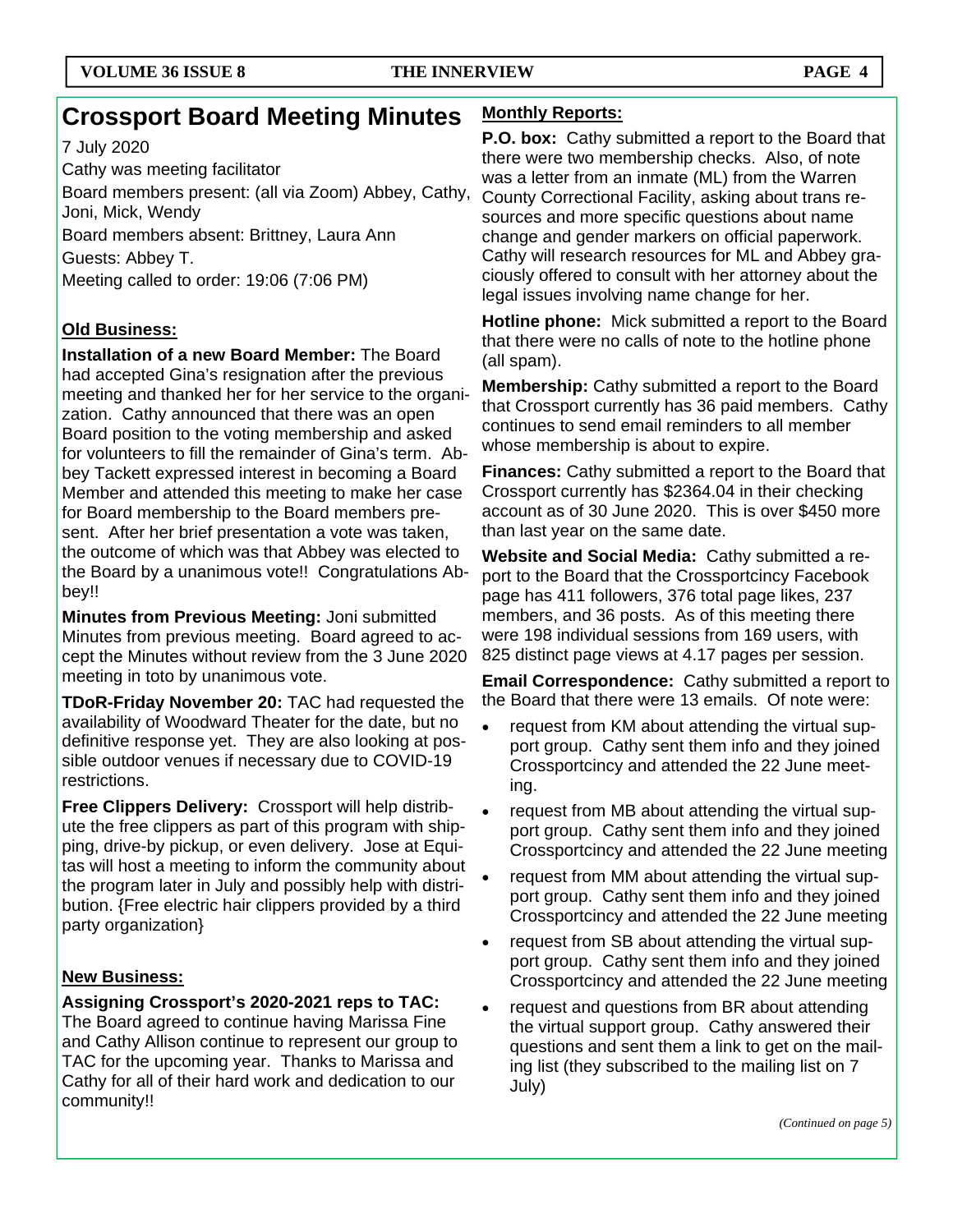#### *(Continued from page 4)*

- notice that the PO box had been renewed at \$106 about the program later in July. for one year
- notification from Cincinnati Parks that the 26 July reservation has been cancelled and how to get our refund for the deposit. Cathy informed the Board and Meghan
- Cathy emailed a reminder to Chris Seelbach about the Cincinnati proclamation (Mr. Seelbach apologized for the delay and put his staff on it immediately). Received email from one of the staff members with instructions for submitting proper verbiage which Cathy completed and returned.
- received notification and instructions from Chris Seelbach's office that the proclamation was completed and could be picked up.
- Cathy sent an email to all voting members that there was an opening on the Board. Received an email from AT they were interested in filling the remainder of Gina's term. Cathy sent them the Zoom connect info for the 7 July Board meeting

**CD/TS Peer Support Group:** Cathy submitted a report to the Board that Lauren moderated both meetings via her Zoom account. The 8 June meeting had ten in attendance, and the 22 June meeting had 12 in attendance.

**Third Thursday Social:** This was held via Zoom, hosted by Joni. Nine attended with three staying on until 12:30 AM. Next Virtual Third Thursday is 16 July.

**Library:** Jill submitted a report to the Board that in May there was no new activity.

#### **Outreach:**

Cathy submitted a report to the Board.

**Summer Picnic:** Cathy left a message with the City of Cincinnati to initiate the refund of our deposit. City responded and the refund is in process.

**Transgender Wellness Summit Panel:** On 18 June Cathy participated in a Zoom panel discussion on Transgender Wellness in a Time of Crisis held by the Kentuckiana Transgender Support Group out of Louisville. It started out as a panel on how Transgender Wellness has been affected by the COVID-19 lockdown but morphed to include a discussion on BLM from the intersectionality of being trans.

**Trans Clipper Project:** Cathy reached out to the group organizing deliveries in this area. Cheapest shipping to recipients is \$7.46 per USPS Priority Mail.

Jose at Equitas will be scheduling a Zoom meeting

**City of Cincinnati Proclamation:** Cathy was notified on 6 July that the City has completed the proclamation honoring Crossport for 35 years of service to the trans community in Cincinnati. Abbey volunteered to pick up the proclamation.

**TDoR—Friday November 20:** TAC has requested the availability of the Woodward Theater for TDoR but has not yet received a response. They are also looking into an alternate outdoor venue with social distancing in case statewide COVID-19 restrictions on gatherings are still in place.

**Newsletter:** Cathy submitted a report to the Board.

- The June issue was emailed to 370 addresses. There were no bounces and no unsubscribes. 99 unique emails had been opened (26.8%) and 62 had clicked through to access the InnerView (17.0%). One had clicked through to Crossport Cincinnati FB page, and zero had clicked through to Crossport.org
- Between June 2 and July 7, seven more emails were added increasing the current number of subscribers to 372. All subscribed themselves through the Crossport Cincinnati FB page or Crossport.org subscribe page

The meeting was adjourned at 20:26 (8:26 PM). The Board agreed to meet virtually again if statewide COVID-19 restrictions are not lifted. Cathy will facilitate the next meeting, and Joni will submit minutes for this meeting.

# 44444444444444444444444444444444 **DAAAAAAAAAAAAAAA**

Happy Birthday!

| Krystina F              | Kim      | Aaron M    |
|-------------------------|----------|------------|
| Asad K                  | Brenda P | Dea A      |
| Teegan Nicole Sanjana A |          | Drew B     |
| Ron J                   | Vickie B | Shay K     |
| Sandy B                 | Lisa B   | Glenn I    |
| Debbie M                | Jill A   | Jamie Lynn |
|                         | Marcy S  |            |

**DIADADADADADADADADADADAD** 

If you would like to be added to our list, please send  $\ddot{a}$  the month and date of your birthday along with your  $a$  name to: Crossportcincy@yahoo,com. Crossportcincy@yahoo,com.

\*\$\$\$\$\$\$\$\$\$\$\$\$\$\$\$\$\$\$\$\$\$\$\$\$\$\$\$\$\$\$\$\$\$\$\$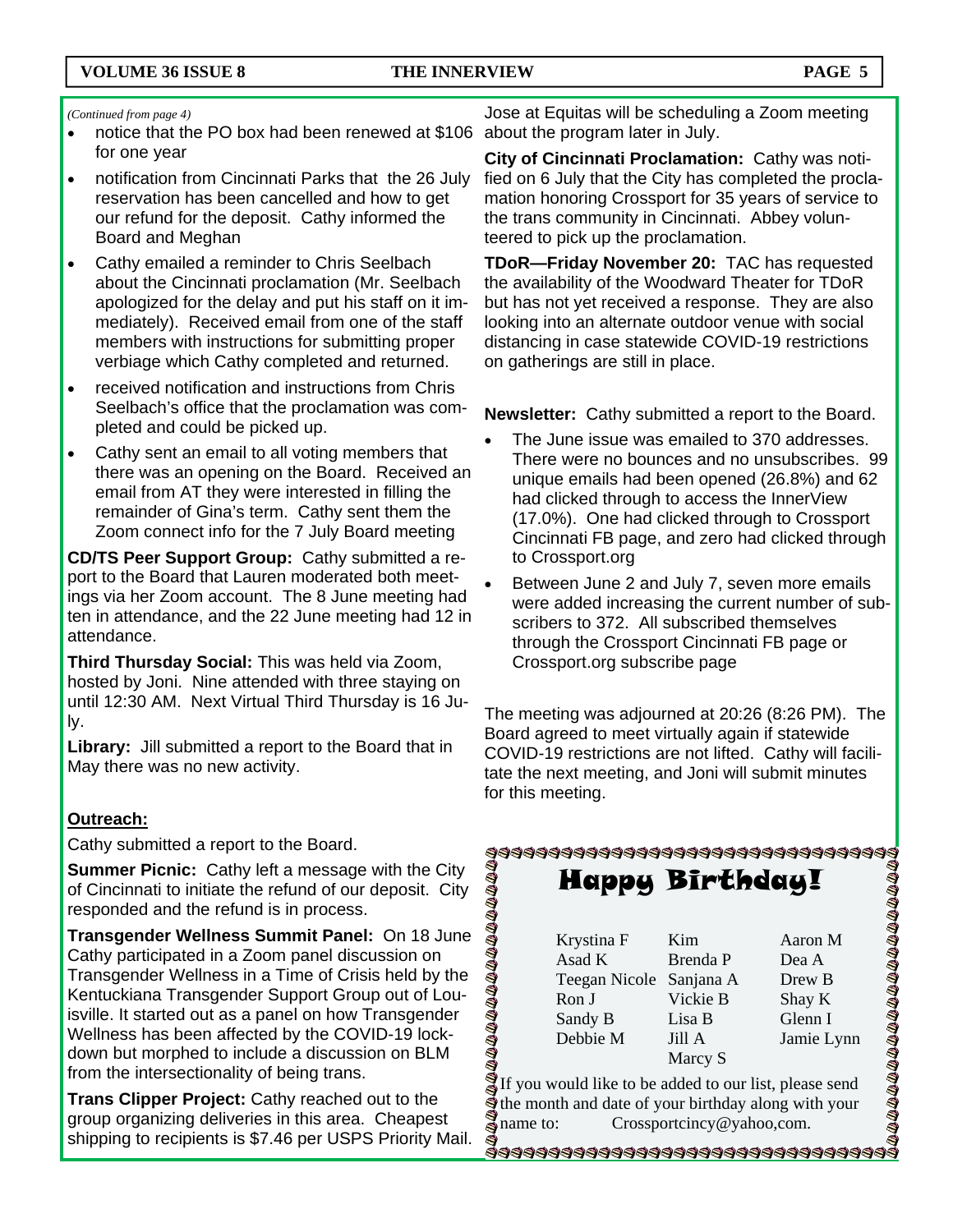#### *(Continued from page 3)*

who booked us, who happened to also be the minister, and explained the situation. Sure enough he doesn't do same sex marriages. However, he said that he understood that I'm a man. He had some questions like "does he have long hair?" So his final stance was as long as the marriage license said "groom," and I was dressed as a man, his faith would allow him to marry us. So Brandy did our preregistration online for Sevier County, and put me down as her dashing groom. So that was that. We were all booked and getting more excited by the day. We had the rings, and our wedding clothes were picked out. Families were told and everything was set. Yet I couldn't stop worrying.

 I decided to reach out to my doctor and I explained the situation. I ask for some proof that I'm a man. I knew if it was left to looks alone to pass, that my chest would betray me in an instant. So my doctor, who happens to also be the doctor of some of you all too, Dr. Pickle, wrote me a lovely letter stating that I'm a man. She said this was the type of letter used to get passports and such. I printed several copies and packed it away with my social security card for our trip.

 We drove down on Friday, and got up bright and early to head into Pigeon Forge, to the Clerk's office. Due to social distancing we had to wait outside. I paced the entire time. I just knew something was going to go wrong and we wouldn't be able to get married. Brandy didn't share this fear. She had already decided we were getting married no matter what.

 So the moment of truth comes, we go in and sit down. They take our I.D.s and start to pull up our information. We first ask if my middle name can be left off. The lady said no, she's gotta put what's on the drivers' li-

# **Cathy's Corner**

By Cathy Allison

Next month will be the start of campaigning for the 2021- 2022 term.

Not for the House, or Senate or President, but for Crossport's Board. In November 2018, Crossport's voting members changed the bylaws to make board terms two years in length. Our last election was December 2018, so it is again that time.

Two of the current board members will not be running for a third term: me and Laura Ann Weaver.

So think about running to replace one of the two of us. The

cense. Then Brandy tells her that I need to be put down as groom. She said she couldn't do that. It had to be partner one and partner two. I brandished my letter like a sword and said, "but I have a letter!" She wasn't having it though. We continued to stand our ground and insist it had to be groom. Finally the lady consults with her coworker who basically says "you gotta put what they want." Mind you the whole time this woman is telling us that she personally doesn't care what it says, she just wants it to be legal. I again referred to my one and only source of defense, my letter. She says, "can I keep that?" With a resounding yes I handed her the letter and breathed a sign of relief. We walked out of there with a license that said "bride and groom."

 I was still worried about the minister though. Would he really be able to look past the fact that I don't physically pass? Would he take one look at me and refuse to marry us? So along with all the normal wedding jitters, I had that on my mind. Plus poor Brandy was meeting my mom and one of my brothers for the first time. So we were both a bit nervous.

 We were getting married at 2pm. My family arrived at around 1:40. I went down to meet them while Brandy was getting ready. I was standing outside talking to them and a man approached me and asked me if I was getting married today. I said yes, and he shook my hand and said let's go. It was the minister. He never questioned my gender. He never asked for any proof. He just looked at the license and asked what Brandy calls me. I said Mick, and he said then that's what I'll call you. The man couldn't have been nicer. He married us in a simple but beautiful ceremony and told me to kiss my bride. He didn't have to tell me twice.

bylaws covering the election of the Board can be found here: https://crossport.org/bylaws/

——

——

Have you been on Zoom with us yet? Our Monday Support Group meetings and the Third Thursday Social are usually attended by 10-12 folx. Presentation is not an issue, they are "come as you are."

The Supreme Court giveth and the Supreme Court taketh away.

On June 15 when they issued their 6-3 ruling in *Bostock v. Clayton County, Georgia,* the Court extended Title VII of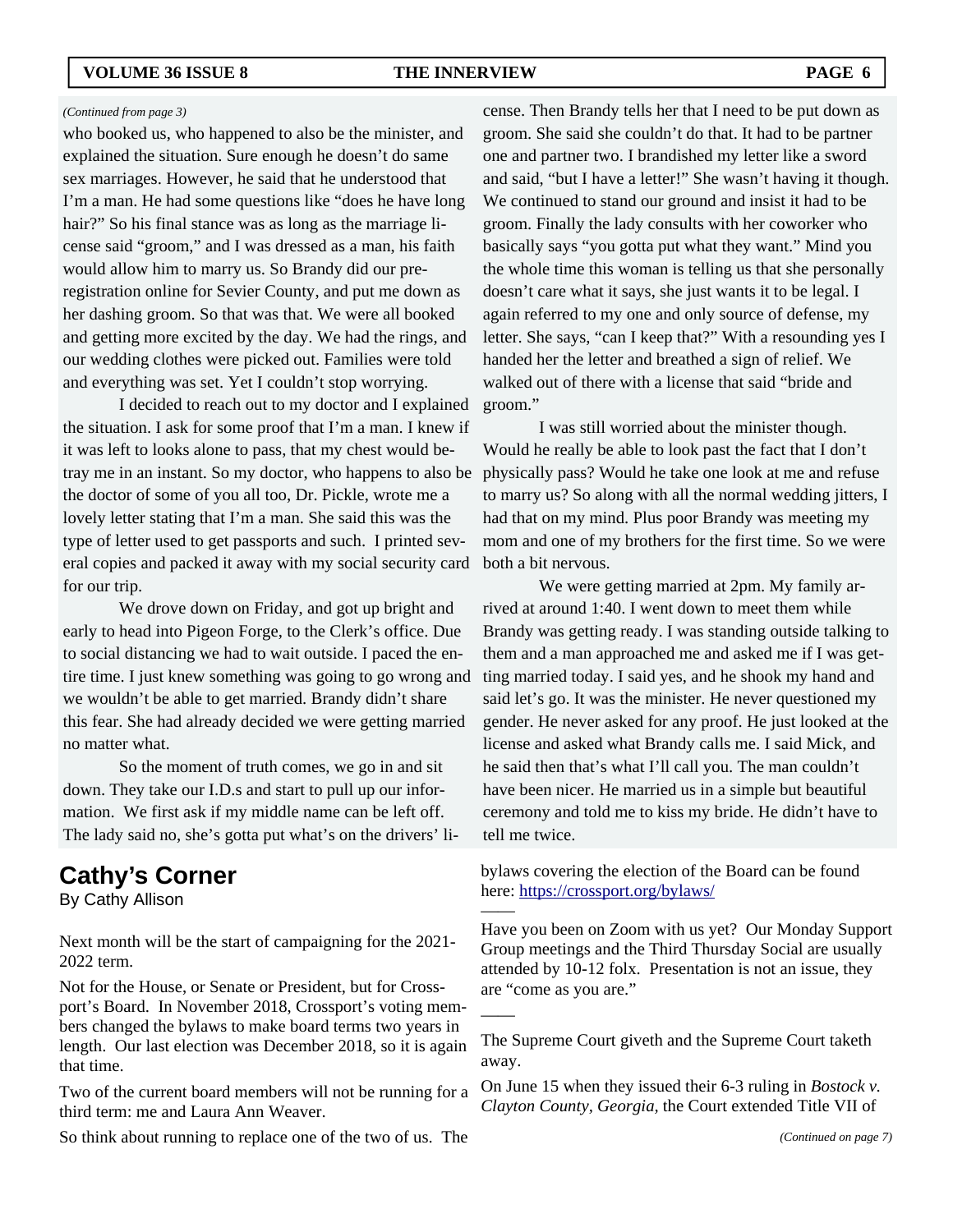#### **VOLUME 36 ISSUE 8 THE INNERVIEW PAGE 7**

----

#### *(Continued from page 6)*

the 1964 Civil Rights Act dealing with sexual discrimination to also cover those of us who are LGBT. According to an article by JoanBiskupic, the transgender population almost did not get the same protections as the LGB population and the fact that they were included lies in part with the persuasiveness of Justice Elena Kagan. https:// www.cnn.com/2020/07/28/politics/neil-gorsuch-supremecourt-lgbtq-civil-rights-act-alito/index.html

Generally Title VII applies to companies with 15 or more employees, so if the company you work for is smaller than that, you may not be protected.

On July 8 when they issued their 7-2 ruling in *Our Lady of Guadalupe School v. Morrissey-Berru,* the Court clawed back the rights of the LGBT community by affirming the right of religion based organizations (in this case two Catholic schools) to discriminate in any way they see fit if they feel the employees do not meet the religious beliefs promoted by the employer. In this case, one employee felt they were terminated by their age and a second terminated because they needed time off for breast cancer treatment.

Needless to say, given the Court's promotion of First Amendment religious freedom over long established antidiscrimination employment laws, any religious employer will not be bound by the Title VII ruling made one month prior.

Shortly after SCOTUS made their Title VII ruling, the State of Idaho passed two laws that affect transgender individuals. One of the laws bans transgender people from changing the sex on their birth certificates while the other bars transgender girls and women from playing on sports teams that align with their gender identity. These laws are now being litigated in the courts.

Based on Idaho's less than sterling record with transgender folx, I was quite surprised to see that Adree Edmo, an inmate in the custody of the Idaho Department of Correction

## **SPECIAL BOARD ELECTION NEWS**

During the July Board meeting, Abbey Tackett volunteered to become a Board Member, replacing Gina. The board put it to a vote, and Abbey was unanimously accepted.

Remember to vote in the next regular election, at the end of the calendar year. Also consider serving on the board, as vacancies do open up, and Crossport could use your talents and inputs to remain a vital part of the Trans community.

Your Crossport board members, Brittney, Cathy, Joni, Laura Ann, Mick, Wendy and Abbey

since 2012 was able to receive gender correction surgery this month after a three year legal battle. She had originally petitioned for her gender confirmation surgery in 2017.

A Federal judge and then a three judge panel on the Ninth Circuit Court of Appeals ruled in Edmo's favor.

"With its decision today, our court becomes the first federal court of appeals to mandate that a State pay for and provide sex-reassignment surgery to a prisoner under the Eighth Amendment," the court's opinion said.

Idaho's response was "The three-judge panel's conclusion - - that any alternative course of treatment would be 'cruel and unusual punishment'-- is as unjustified as it is unprecedented."

Idaho is appealing the decision to the Supreme Court, but on a vote of 7-2 earlier this month, SCOTUS denied a delay of her court ordered surgery.

Update from the Transgender Advocacy Council. Last month Crossport approved Marissa Gene and me to be Crossport's representatives to TAC's board. Heartland approved their two representatives, those being Elliot Kesse and Ari Pitman. The four group representatives them approved Evelyn Heflin as the independent board member. So for year two, TAC will have four experienced and one new member.

Come September, TAC will begin organizing the Transgender Day of Remembrance to be held Friday, November 20. We hope by then to have a better idea if we will need to plan it for an indoor venue, an outdoor socially distanced venue or a virtual online venue. If you would like to help plan TDoR, please send an email to: tdor@transadvocacycouncil.org

Please remember that TAC is a  $501(c)(3)$  nonprofit corporation. All donations made to TAC are tax deductible. https://transadvocacycouncil.org/donate/

## T-Shirts for Sale!

Get them while they last! There a few Crossport T-Shirts left from the run last summer. It had been years since Crossport has offered any merchandise, and the board decided to make T-shirts available in time for the picnic last year. They are a light gray cotton blend with the purple Crossport "mirror" logo across the top. The shirts are \$20.00 apiece.

You can contact a board member to make arrangements for purchase.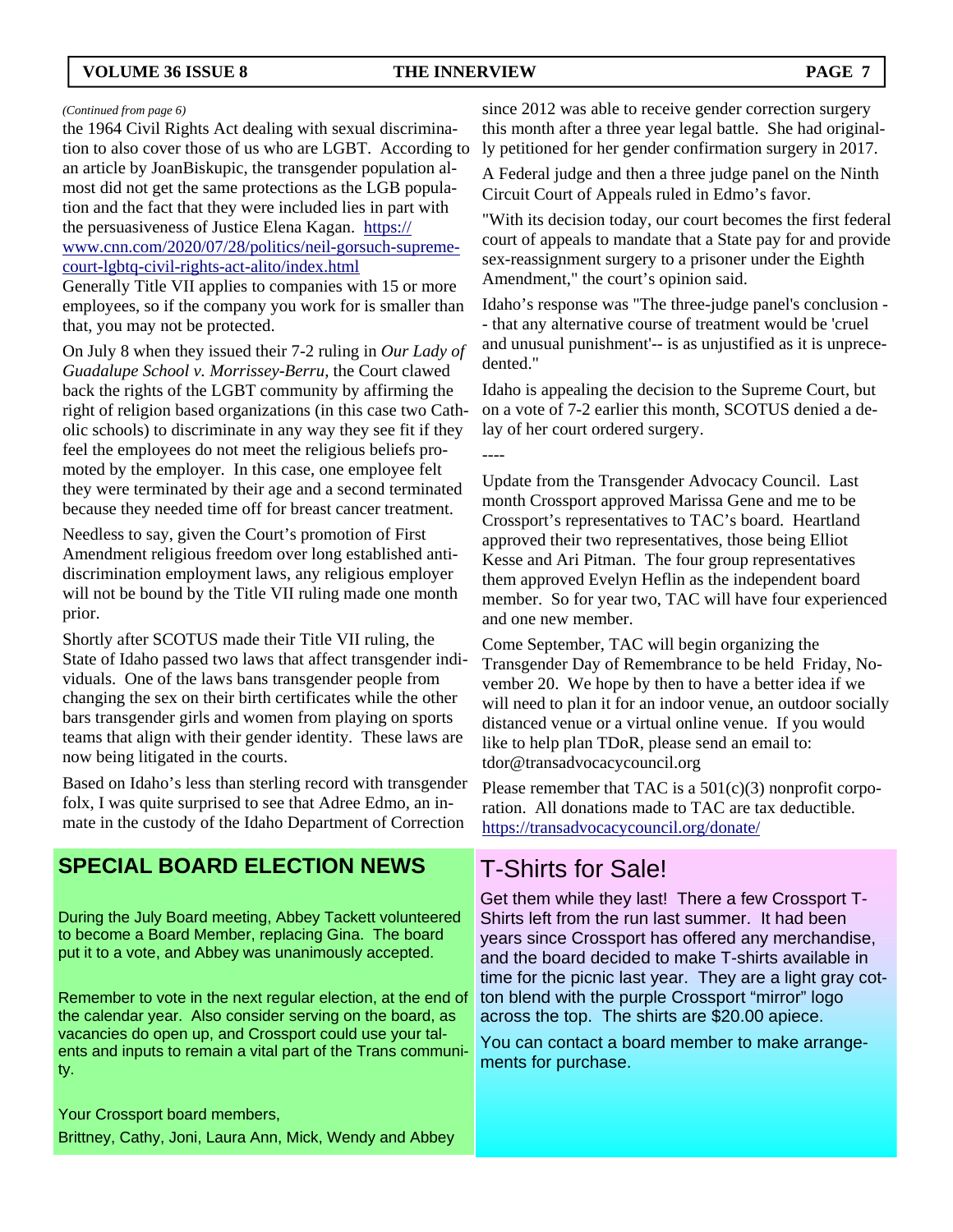n maan

n a stat

İ

Ī

<u>sa sa 1917 na katika sa 1917 na manana na manana na manana na manana na manana na manana na manana na manana na </u>

Ī

<u>mana sa mana</u>

#### 

# **Disclosure: Trans Lives on Screen**

Nick Allen June 19, 2020

Source : https://www.rogerebert.com/reviews/disclosure-translives-on-screen-movie-review-2020



 Chances are if you are visiting this website, and are a fan of its namesake, you have an affinity for critical thinking as its own act of empathy. Deconstructing a piece of art is so much more than assessing a positive and negative experience, but a means to help people see what others see. In the case of the equally eye-opening and compelling "Disclosure: Trans Lives On Screen," this Netflix documentary will undoubtedly help more people understand how transgender people have seen themselves represented in Hollywood—it brings everyone together with its critical eye.

 Directed by Sam Feder, this documentary tackles a full history of transgender representation in Hollywood, one that goes back to early silent era films, includes Bugs Bunny, "The Jeffersons," "The Silence of the Lambs," FX's "Pose" and more. With hundreds of clips, the doc establishes a long history of images for people who are marginalized to this day, but it faces transphobic media with its cutting analysis—as painful as many misrepresentations in popular culture can be, "Disclosure" is an eloquent wake-up call against cliches (sex workers, murdered characters, psychos) and images that have given everyone the wrong idea.

 A project like this comes full circle with the clear passion behind it, especially as it tries to reach to viewers by sticking to a talking head documentary approach. Feder makes some vital choices, one of them being that every person interviewed is transgender. When a particular show is brought up for a discussion of its portrayal, the discussion is more about the experience of watching which can be heartwarming like when actress Laverne

Cox talks about discovering "Yentl," or heartbreaking when actress Rain Valdez talks of watching "Soap Dish" with her family. It's a powerful casting decision too, as if you've seen nearly any of the films talked about here, transgender characters almost only play supporting roles. In "Disclosure," you'll see more transgender faces here (I wish I could list them all; just see the doc) than you might ever get to see in a single Hollywood movie.

 Whether or not these interview subjects were a part of the images that are on-screen (like Candis Cayne on her historic appearance on ABC's "Dirty Sexy Money"), they are an intrinsic part of a media history that always comes back to their lives. They have lived with it, it has shaped how they view themselves, and they all have incredibly eloquent things to say about it. It's also not uncommon for the story to take a moment for someone to reflect on how an image affected them. These moments provide the background that a Wikipedia article could not—this is what it was like to be writer Zeke Smith at a certain age, and to realize that his favorite movie "Ace Ventura: Pet Detective" associates transgender characters with vomiting, along with other titles that are mentioned. The history that is discussed here, that is chewed on, lamented, and built upon, is always personal.

 Going through these stories, it can bring up people that I'm sure many would take for granted, like Reno from "The Jerry Springer Show." Actor Marquise Vilson speaks of seeing Reno's appearance—someone who was Black and transmasculine in an episode crudely titled "My Boyfriend is a Girl!"—as "really empowering," and the first time he saw someone like that on television. Sharing with us that he was "high school age, in and out of the shelter system—typical Black queer trans stuff in New York City" when he saw Reno, you instantly get how this image of a supporting character on a daytime TV show was nonetheless seismic for one particular soul.

 "Disclosure" wants to factor in so many life stories like Marquise's, and there's a strong balance of the academic and the first-person, one that overcomes how the documentary doesn't boast a shape, so much as a large collection of references. So while it can feel a little unwieldy, it covers so much—from Lilly Wachowski's thoughts on D.W. Griffith ("a piece of shit") to the positive impact of the Caitlyn Jenner reality series "I Am Cait," with all the complicated minor victories of representation in between. "Disclosure" makes clear that the conversation about transgender representation is only just beginning, but it offers an incredibly thoughtful opportunity to make more people aware.

-------------------------------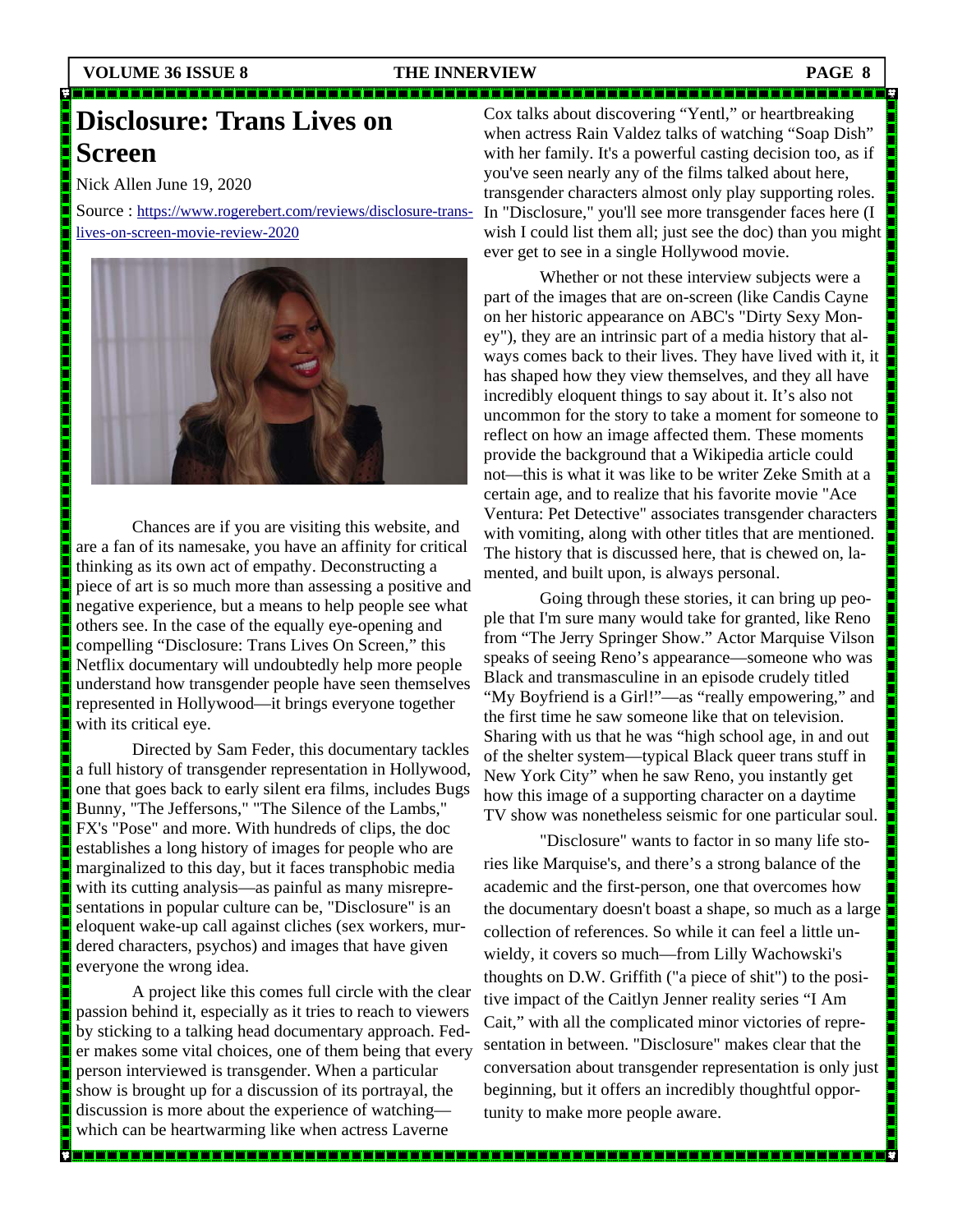#### **VOLUME 36 ISSUE 8 THE INNERVIEW PAGE 9**